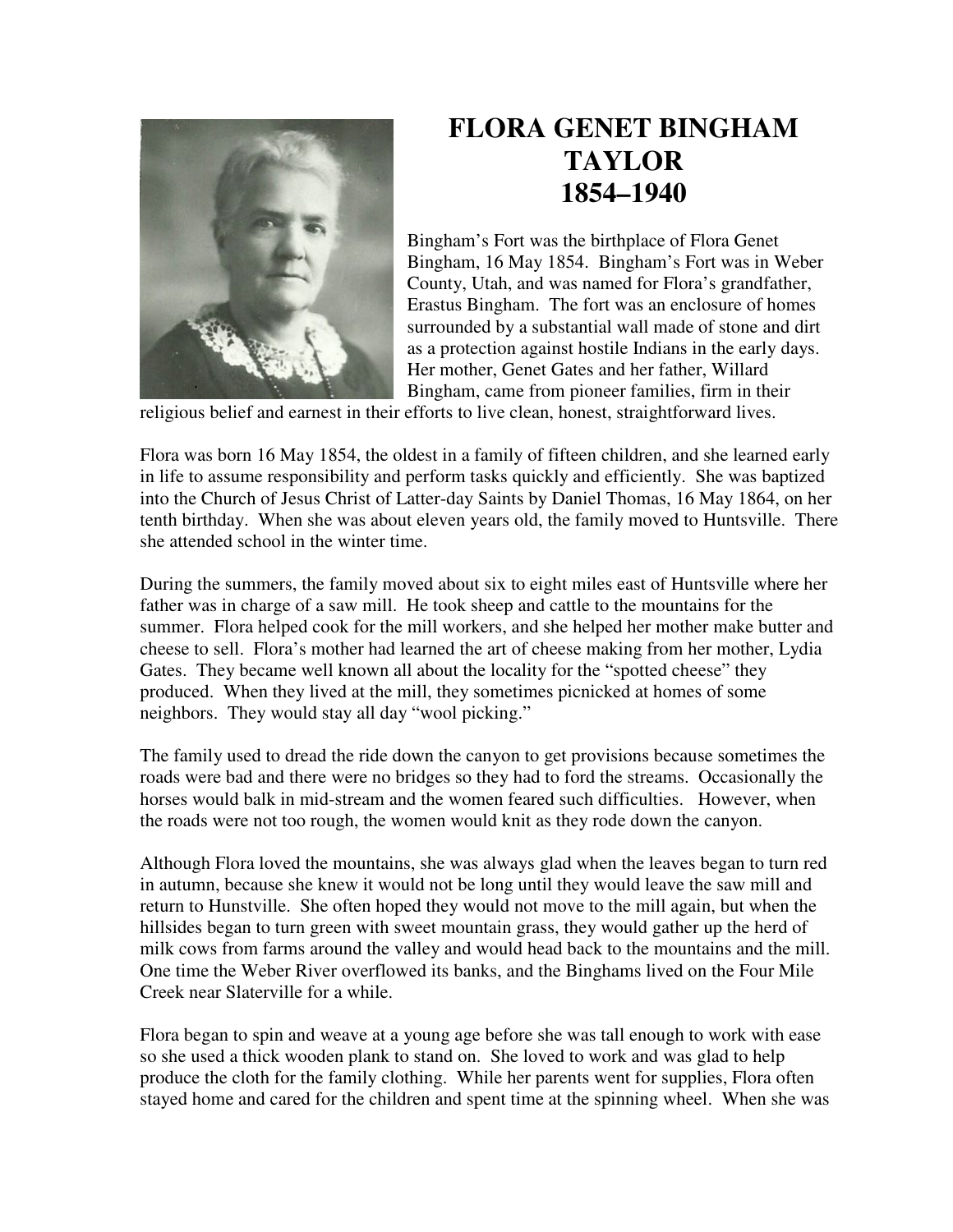older, she helped spin some of the yarn for their woolen blankets. She learned early to make her own clothes and to knit stockings. She described it this way: "We would get an old sheep pelt and clip off the wool, and wash it and pick it and card it and spin it into yarn. By the time we had knitted our stockings and washed them ready to wear, we knew we had a pair of stockings."

They often made soup from home grown vegetables. "We didn't tire of it;" she said, "we felt quite built up on soup." Some mornings they went to a nearby stream to catch enough fish for their breakfast.

On 3 February 1873, she married Levi J. Taylor in the Endowment House in Salt Lake City. The ceremony was performed by Daniel H. Wells. Levi had been married previously to Nancy Jane Gates who died soon after giving birth to a baby daughter who also died. Flora was with Nancy during her infirmity and did everything possible for her comfort and welfare. Though they were about the same age, Flora was Nancy's niece. Her generous help and kind interest won Levi's sincere respect and later his love. Levi had built a substantial little home in Harrisville and furnished it before he was married to Nancy. He and Flora moved into this home at 1174 North Harrisville Road and lived there together for more than sixty years.

About two weeks after they were married, Levi was called to go on a colonizing mission to Arizona. He left on 31 March 1873, and was gone about four months.

On 30 November 1874, Levi accepted the principle of polygamy and was married to Flora's younger sister, Josephine Bingham. Flora proved her staunch faith in the gospel by going through every trial it entailed in her quiet, cheerful uncomplaining manner.

In October 1882, Levi left to serve a mission to the Southern States, this time leaving Flora with little children to support and care for. She helped run the farm, managed her affairs wisely, and was able to support herself and the children from the products of the farm. She also did the milking, made butter to sell, and sold eggs to help with household expenses.

When Levi returned, she supported him in his decision to attend Weber Academy and further his education to become a teacher. In May 1887, Levi was sentenced to spend nine months in the state penitentiary for cohabitation, rather than disown a part of his family. In November 1912, Levi again left home in missionary service, this time to Nevada for six months. Flora was always willing to support him in his full duty in the service of God and mankind.

For forty-six years Flora and Josephine bore and reared their families through trials and triumphs in quiet humility and faithfulness. The children were trained in honest work and Christian virtues. For years Josephine was somewhat frail in health, and it was necessary for Flora to assume the responsibility of performing some of the heavier tasks, especially in Levi's absence. On 11 July 1920, Josephine passed away.

Flora was the mother of twelve children: Jessie Levi (Dec 1886); Wilford Joseph (January 1892); Grace Lucinda (June 1893); Mary (stillborn September 1896); Ada May (January